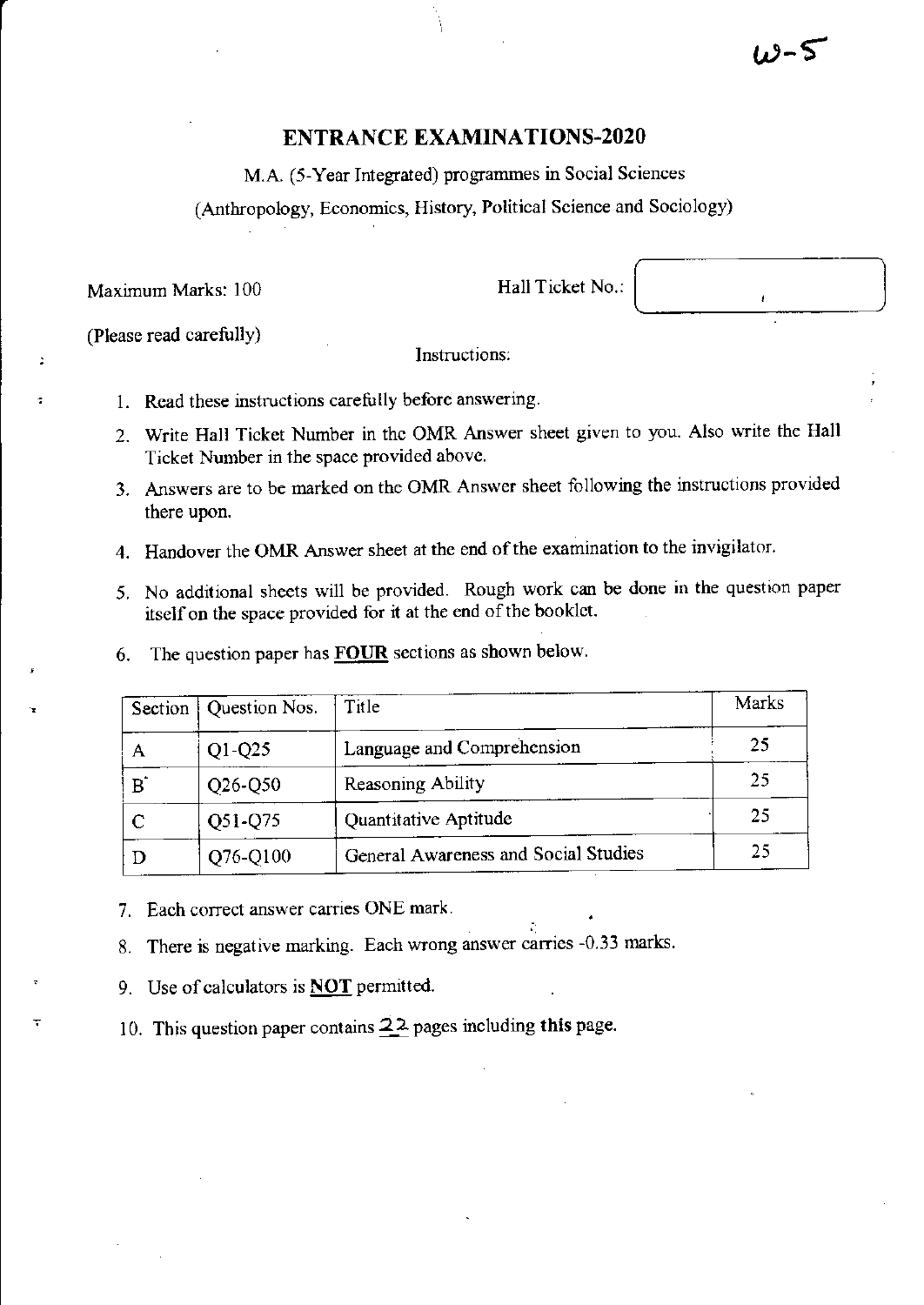#### SECTION.A

Alexander the Great died when he was quite young. He was but thirty-two years of age when he ended his career, and as he was about twenty when he commenced it, it was only for a period of twelve years that he was actually engaged in performing the work of his life. Napoleon was nearly three times as long on the great field of human action.

Notwithstanding the briefness of Alexander's career, he ran through, during that short period, a very brilliant series of exploits, which were so bold, so romantic, and which led him into such adventures in scenes of the greatest magnificence and splendor, that all the world looked on with astonishment then, and mankind have continued to read the story since, from age to age, with the greatest hterest and attention.

The secret of Alexander's success was his character. He possessed a certain combination of mental and personal attractions, which in every age gives to those who exhibit it a mysterious and almost unbounded ascendency over all within their influence. Alexander was characterized by these qualities in a very remarkable degree. He was finely formed in person, and very prepossessing in his manners. He was active, athletic, and full of ardor and enthusiasm in all that he did. At the same time, he was calm, collected, and considerate in emergencies requiring caution, and thoughtful ard far-seeing in respect to the bearings and consequences of his acts. He formed strong attachments, was grateful for kindnesses shown to him, considerate in respect to the feelings of all who were connected with him in any way, faithful to his friends, and generous toward his foes. In a word, he had a noble character, though he devoted its energies unfortunately to conquest and war. He lived, in fact, in an age when great personal and mental powers had scarcely any other field for their exercise than this. He entered upon his career with great ardor, and the position in which he was placed gave him the oppoftunity to act in it with prodigious effect.

There were several circumstances combined, in the situation in which Alexander was placed, to afford him a great opportunity for the exercise of his vast powers. His native country was on the confines of Europe and Asia. Now Europe and Asia were, in those days, as now, marked and distinguished by two vast masses of social and civilized life, widely dissimilar from each other. The Asiatic side was occupied by the Persians, the Medes, and the Assyrians. The European side by the Greeks and Romans. They were separated from each other by the waters of the Hellespont, the Aegean Sea, and the Mediterranean, as will be seen by the map. These waters constituted a sort of natural barrier, which kept the two races apart. The races formed, accordingly, two vast organizations, distinct and widely different from each other, and of course rivals and enemies.

It is hard to say whether the Asiatic or European civilization was the highest. The two were so different that it is difficult to compare them. On the Asiatic side there was wealth, luxury, and splendor; on the European, energy, genius, and force. On the one hand were vast cities, splendid palaces, and gardens which were the wonder of the world; on the other, strong citadels, military roads and bridges, and compact and well-defended toms. The Persians had enormous amies, perfectly provided for, with beautiful tents, horses elegantly caparisoned, arms and munitions of war of the finest workmanship, and officers magnificently dressed, and accustomed to a life of

 $-\frac{6}{6}$  -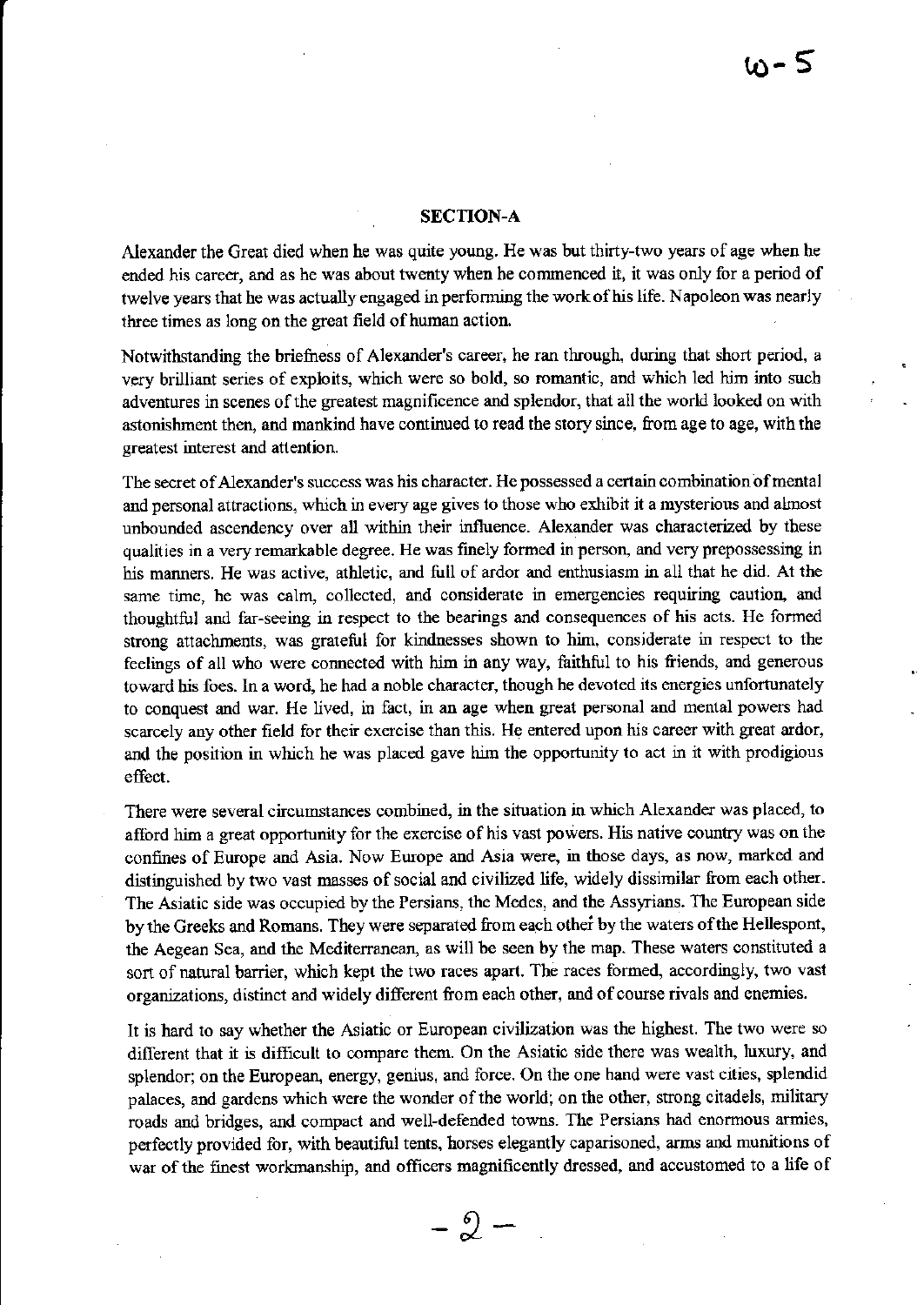luxury and splendor. The Greeks and Romans, on the other hand, prided themselves on their compact bodies of troops, inured to hardship and thoroughly disciplined. Their officers gloried not in luxury and pamde, but in the courage, the steadiness, and implicit obedience oftheir troops, and in their own science, skill, and powers of military calculation. Thus there was a great difference in the whole system of social and organization in these two quarters of the globe.

Now Alexander was born the heir to the throne of one of the Grecian kingdoms. He possessed, in a very remarkable degree, the energy, and enterprise, and military skill so characteristic of the Greeks and Romans. He organized armies, crossed the boundary between Europe and Asia, and spent the twelve years of his career in a most triumphant military incursion into the very center and seat of Asiatic power, destroying the Asiatic armies, conquering the most splendid cities, defeating or taking captive the kings, and princes, and generals that opposed his progress. The whole world looked on with wonder to see such a course of conquest, pursued so successfully by so young a man, and with so small an army, gaining continual victories, as it did, over such vast numbers of foes, and making conquests of such accumulated treasures of wealth and splendor.

The name of Alexander's father was Philip. The kingdom over which he reigned was called Macedon. Macedon was in the northern part of Greece. It was a kingdom about twice as large as the State of Massachusetts, and one third as large as the State of New York. The name of Alexander's mother was Olympias. She was the daughter of the King of Epirus, which was a kingdom somewhat smaller than Macedon, and lying westward of it. Both Macedon and Epirus will be found upon the map at the commencement of this volume. Olympias was a woman of very strong and determined chamcter. Alexander seemed to inherit her energy, though in his case it was combined with other qualities of a more attractive character, which his mother did not possess.

.He was, ofcourse, as the young prince, a very impoftant personage in his father's court. Everyone knew that at his father's death he would become King of Macedon, and he was consequently the object of a great deal of care and attention. As he gradually advanced in the years of his boyhood, it was observed by all who knew him that he was endued with extraordinary qualities of mind and of character, which seemed to indicate, at a very early age, his future greatness.

Although he was a prince, he was not brought up in habits of luxury and effeminacy. This would have been contrary to all the ideas which were entertained by the Greeks in those days. They had then no fire-arms, so that in battle the combatants could not stand quietly, as they can now, at a distance from the enemy, coolly discharging musketry or cannon. In ancient battles the soldiers rushed toward each other, and fought hand to hand, in close combat, with swords, or spears, or other weapons requiring great personal strength, so that headlong bravery and muscular force were the qualities which generally carried the day.

The duties of officers, too, on the field of battle, were very different then from what they are now. An officer now must be calm, collected, and quiet. His business is to plan, to calculate, to direct, and arrange. He has to do this sometimes, it is true, in circumstances of the most imminent danger, so that he must be a man of great self-possession and of undaunted courage. But there is very little occasion for him to exert any great physical force.

 $-3-$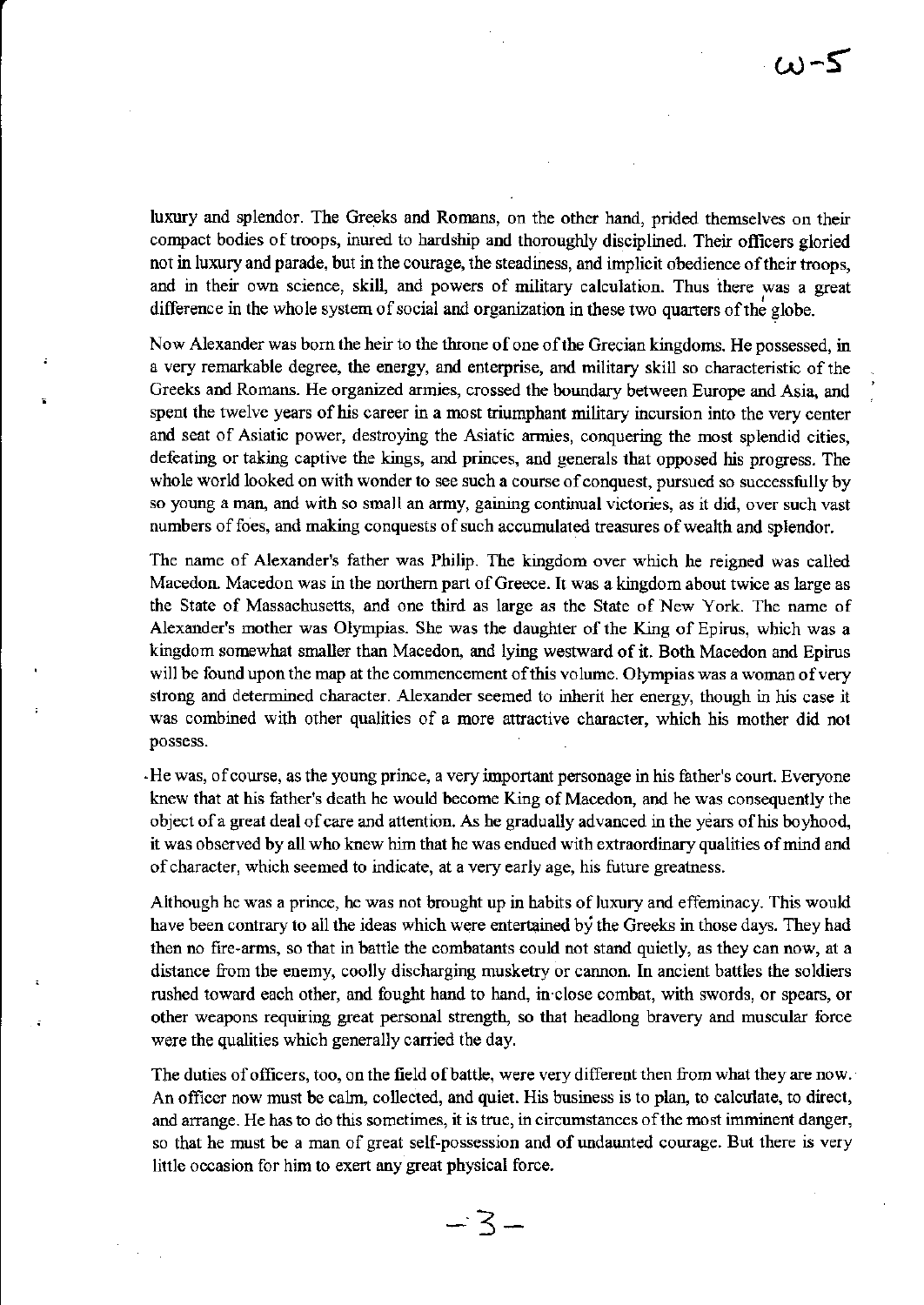In ancient times, however, the great business of the officers, certainly in all the subordinate grades, was to lead on the men, and set them an example by performing themselves deeds in which their own great personal prowess was displayed. Of course it was considered extremely important that the child destined to be a general should become robust and powerful in constitution from his earliest years, and that he should be inured to hardship and fatigue. In the early part of Alexander's life this was the main object of attention.

The name of the nurse who had charge of our hero in his infancy was Lannice. She did all in her power to give strength and hardihood to his constitution, while, at the same time, she treated him with kindness and gentleness. Alexander acquired a strong affection for her, and he treated her with great consideration as long as he lived. He had a governor, also, in his early years, named Leonnatus, who had the general charge of his education. As soon as he was old enough to learn, they appointed him a preceptor also, to teach him such branches as were generally taught to young princes in those days. The name of this preceptor was Lysimachus.

They had then no printed books, but there were a few writings on parchment rolls which young scholars were taught to read. Some of these writings were treatises on philosophy, others were romantic histories, narrating the exploits of the heroes of those days---of course, with much exaggeration and embellishment. There were also some poems, still more romantic than the histories, though generally on the same themes. The greatest productions of this kind were the writings of Homer, an ancient poet who lived and wrote four or five hundred years before Alexander's day. The young Alexander was greatly delighted with Homer's tales. These tales are narrations of the exploits and adventures of certain great warriors at the siege of Troy--a siege which lasted ten years--and they are written with so much beauty and force, they contain such admirable delineations of character, and such graphic and vivid descriptions of romantic adventures, and picturesque and striking scenes, that they have been admired in every age by all who have learned to understand the language in which they are written.

Alexander could understand them very easily, as they were written in his mother tongue. He was greatly excited by the narrations themselves, and pleased with the flowing smoothness of the verse in which the tales were told. In the latter part of his course of education he was placed under the charge of Aristotle, who was one of the most eminent philosophers of ancient times. Aristotle had a beautiful copy of Homer's poems prepared expressly for Alexander, taking great pains to have it transcribed with perfect correctness, and in the most elegant manner. Alexander carried this copy with him in all his campaigns. Some years afterward, when he was obtaining conquests over the Persians, he took, among the spoils of one of his victories, a very beautiful and costly casket, which King Darius had used for his jewelry or for some other rich treasures. Alexander determined to make use of this box as a depository for his beautiful copy of Homer, and he always carried it with him, thus protected, in all his subsequent campaigns.

Alexander was full of energy and spirit, but he was, at the same time, like all who ever become truly great, of a reflective and considerate turn of mind. He was very fond of the studies which Aristotle led him to pursue, although they were of a very abstruse and difficult character. He made great progress in metaphysical philosophy and mathematics, by which means his powers of calculation and his judgment were greatly improved.

 $\frac{1}{2}$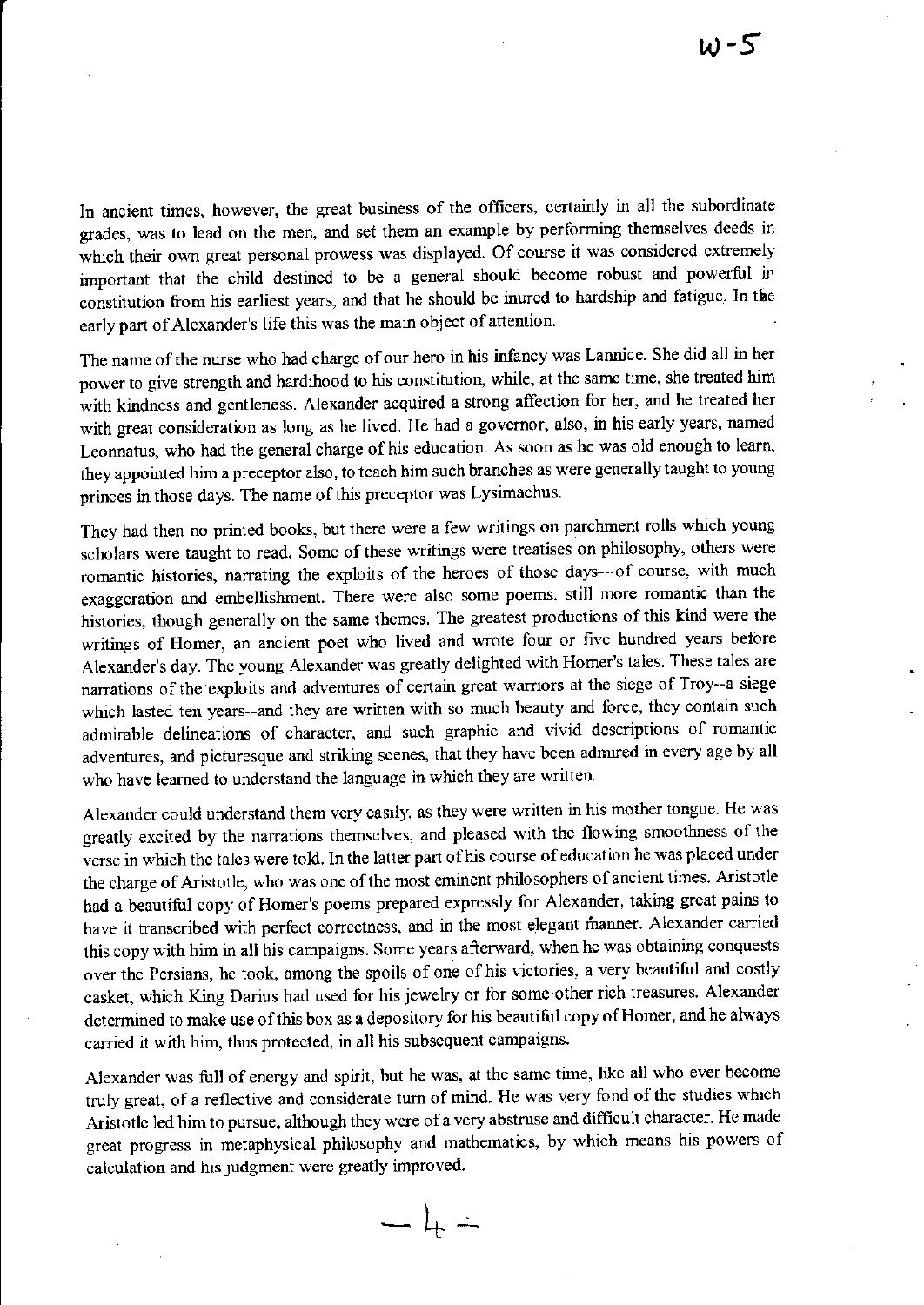He early evinced a great degree of ambition. His father Philip was a powerful warrior, and made many conquests in various parts of Greece, though he did not cross into Asia. When news of Philip's victories came into Macedon, all the rest of the court would be filled with rejoicing and delight; but Alexander, on such occasions, looked thoughtful and disappointed, and complained that his father would conquer every country, and leave him nothing to do.

Source: Makers of History Alexander the Great by Jacob Abbott (Chapter one) Alexander's Childhood and Youth) pp. 13-35-

1. How long was the period of Napoleon's field of action?

- A. 12 years
- B. 20 years<br>C. 32 years
- C. 32 years<br>D. 36 years
- 36 years
- 2. Why was Alexander's career considered brilliant?
- A. Alexander the great died when he was young.<br>B. Alexander was twenty years old when he start
- B. Alexander was twenty years old when he started his career.<br>C. Alexander's exploits were bold, magnificent and splendorous
- C. Alexander's exploits were bold, magnificent and splendorous.<br>D. Alexander's period of work was only 12 years.
- Alexander's period of work was only 12 years.
- 3. What was the secret of Alexander's character?
- A. He was brave<br>B. He had strong
- B. He had strong mental and physical attributes<br>C. He was voung
- C. He was young<br>D. He was romant
- He was romantic
- 4. It is hard to say whether the Asiatic or European civilization was the highest. Why?

 $\overline{\varsigma}$ -) -

- A. The two were so different that it is difficult to compare them.<br>B. No scholars have analysed them.
- 
- C. It is a false argument.<br>D. History states no civil
- History states no civilization was the highest.
- 5. Who presented Alexander a beautiful copy of Homer's poems?
- A. King Darius
- B. Aristotle
- C. King Philip
- D. Lysimachus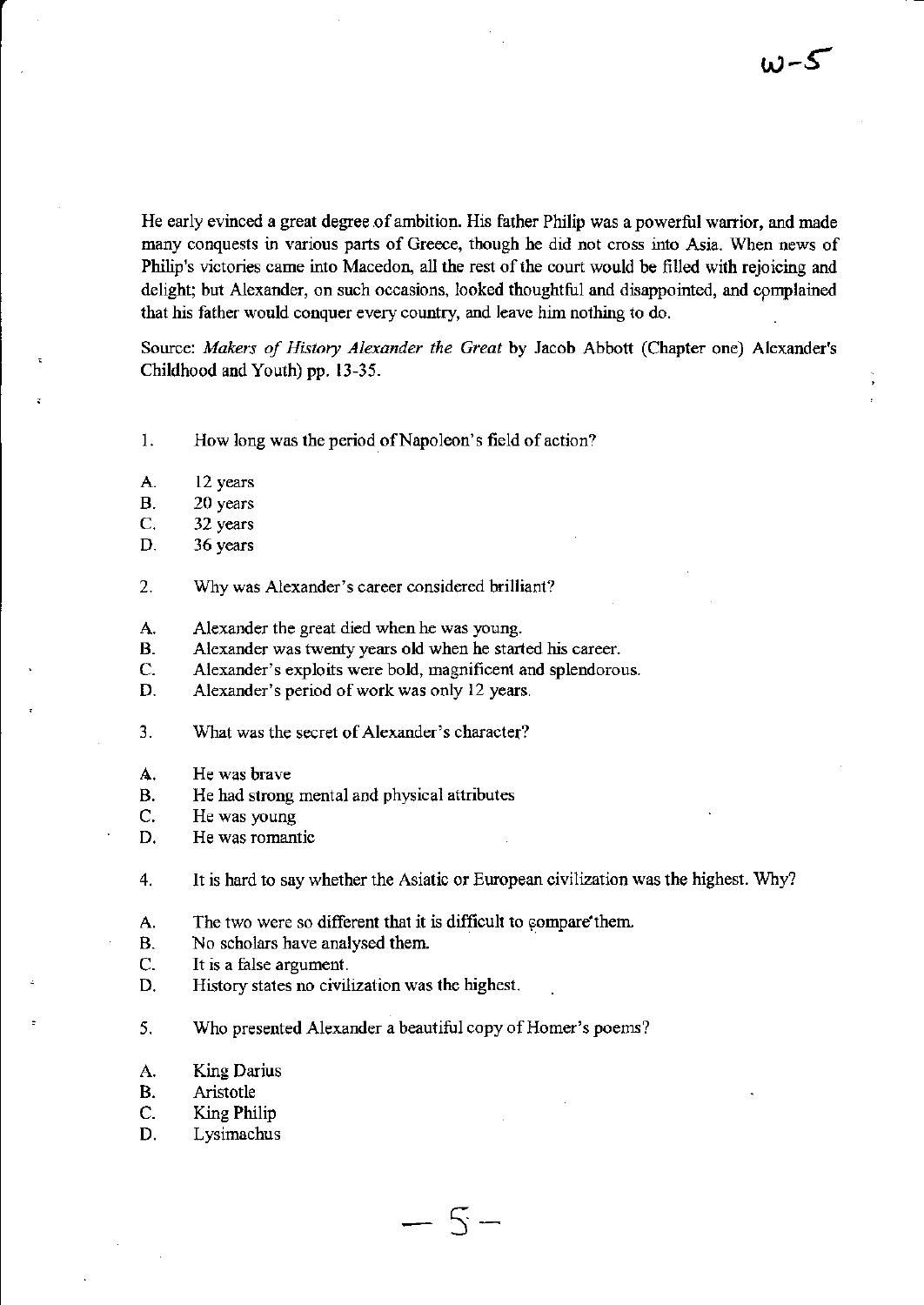- In the passage given, the sentence, 'Alexander could understand them easily as they 6. were written in his mother's tongue', implies that
- Learning is difficult in a foreign language A.
- You need books to learn **B.**
- $C_{\cdot}$ Alexander was brilliant
- Learning is easy D.
- Who was in general charge of Alexander's education?  $7.$
- Lysimachus. A.
- Lannice **B.**
- Leonnatus  $C_{\cdot}$
- Aristotle D.
- The phrase in the passage, 'when news of Philip's victories came ... Alexander looked 8. thoughtful and disappointed', implies
- Alexander was ambitious A.
- Alexander was jealous  $\cdot$ B.
- Alexander was bitter C.
- Alexander was angry D.
- The meaning of preceptor is 9.
- $A^*$ Mentor
- **B.** Guide
- C. Instructor
- Adviser D.

In which language did Homer write? 10.

- Greek A.
- Latin **B.**
- $C_{\cdot}$ Spanish
- Hebrew D.
- Homer's epic poem titled 'the Illiad' is based on 11.
- The siege of Troy A.
- The great warriors of Macedonia  $B_{\rm{max}}$
- The kings of the Greek Empire C.
- Wars and adventures D.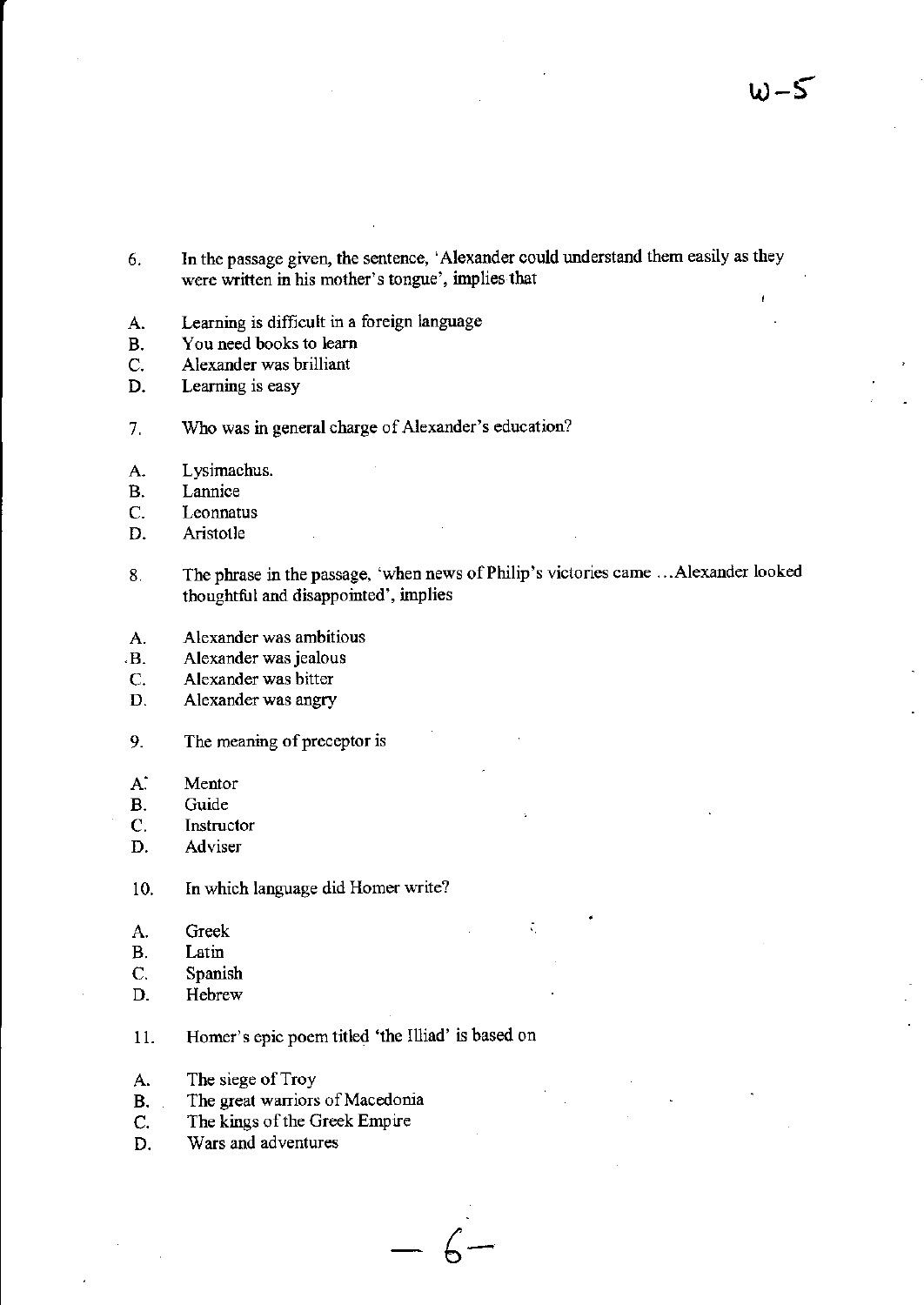- 12. Why was Alexander an important personage in King Philip's court?
- A. Alexander was a brave soldier<br>B. Alexander was kind hearted
- B. Alexander was kind hearted<br>C. Alexander was the son of Ki
- Alexander was the son of King Philip
- D. Alexander was born the heir to the throne
- 13. The phrase 'Alexander acquired a strong affection for her...great consideration as long as he lived', implies that
- A. His kindness<br>B. His character
- B. His character<br>C. His generosity
- C. His generosity<br>D. His responsibil
- His responsibility

14. Alexander carried a copy of Homer's poems in all his campaigns. What does this act imply?

- A. The poems inspired Alexander<br>B. Alexander was a poet
- B. Alexander was a poet<br>C. Alexander was excited
- C. Alexander was excited by the poems<br>D. Alexander was a romantic
- Alexander was a romantic
- 15. Soldiers of ancient times were different. What was the difference made of?
- .A. Personal strength
- B. Undaunted courage<br>C. Muscular force
- C. Muscular force<br>D. All of the above
- All of the above
- 16. Alexander was very fond of studies planned by Aristotle, because
- A. Alexander was full of energy and spirit **B.** Alexander was ambitious
- B. Alexander was ambitious<br>C. Alexander had a reflective
- C. Alexander had a reflective mind<br>D. Alexander was courageous
- Alexander was courageous
- 17. Homer's book of poems was kept in a beautiful casket, because

'1

- A. The book was rare
- B. The book was expensive<br>C. Aristotle gifted the book
- C. Aristotle gifted the book<br>D. He was pleased with the
- He was pleased with the language used in the book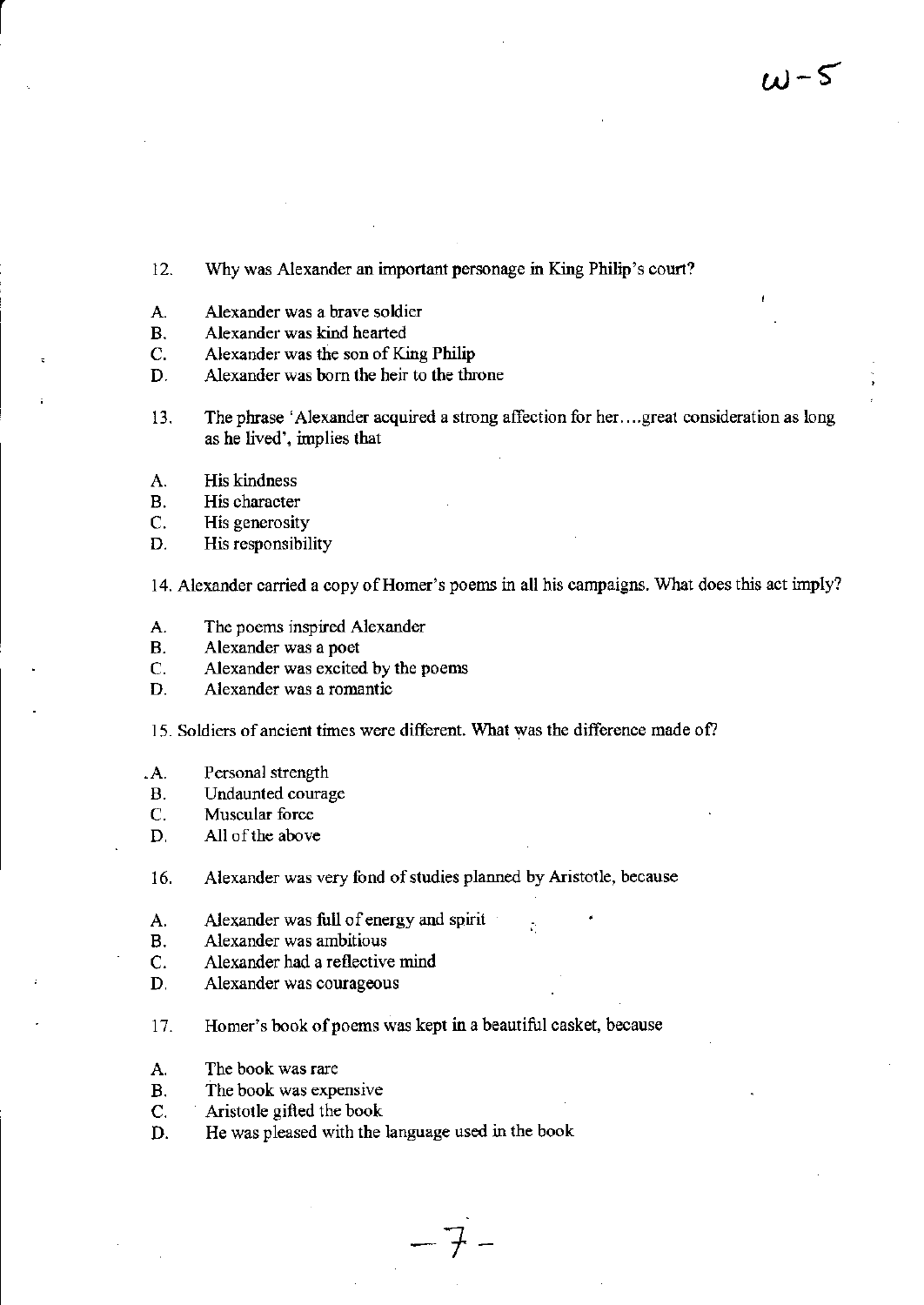- 18. The phrase from the passage, 'although he was a prince, he was not brought up in habits of luxury and effeminacy', implies
- Socialization is gendered A.
- **B.** The king was poor
- C. Alexander was a sensitive child
- D. In Greece no one liked luxury
- 19. The phrase, 'but there is very little occasion for him to exert any great physical force', implies

 $\bullet$ 

 $\sim 10^6$ 

 $\mathcal S$ 

- The nature of wars has changed А.
- **B.** Soldiers are trained differently now
- $C.$ War is fought with planning and not physical force
- D. No one engages in war anymore.
- 20. What was the main focus in the early part of Alexander's life?
- A. Experience hardship
- Behave kindly  $B<sub>1</sub>$
- Nurture gentleness  $C_{\cdot}$
- Nurture a reflective mind D.
- 21. What were the barriers that separated Europe and Asia?
- A. Water
- $\mathbf{B}$ . Mountains
- $C.$ Desert
- D. Deep ridges
- $22.$ What characteristics did Lannice instill in Alexander?
- A. Courage
- **B.** Curiousity
- C. Strength
- D. Kindness
- 23. What features of Olympias did Alexander inherit?
- Strong character А.
- Attractive behaviour В.
- Determination C.
- D. Energy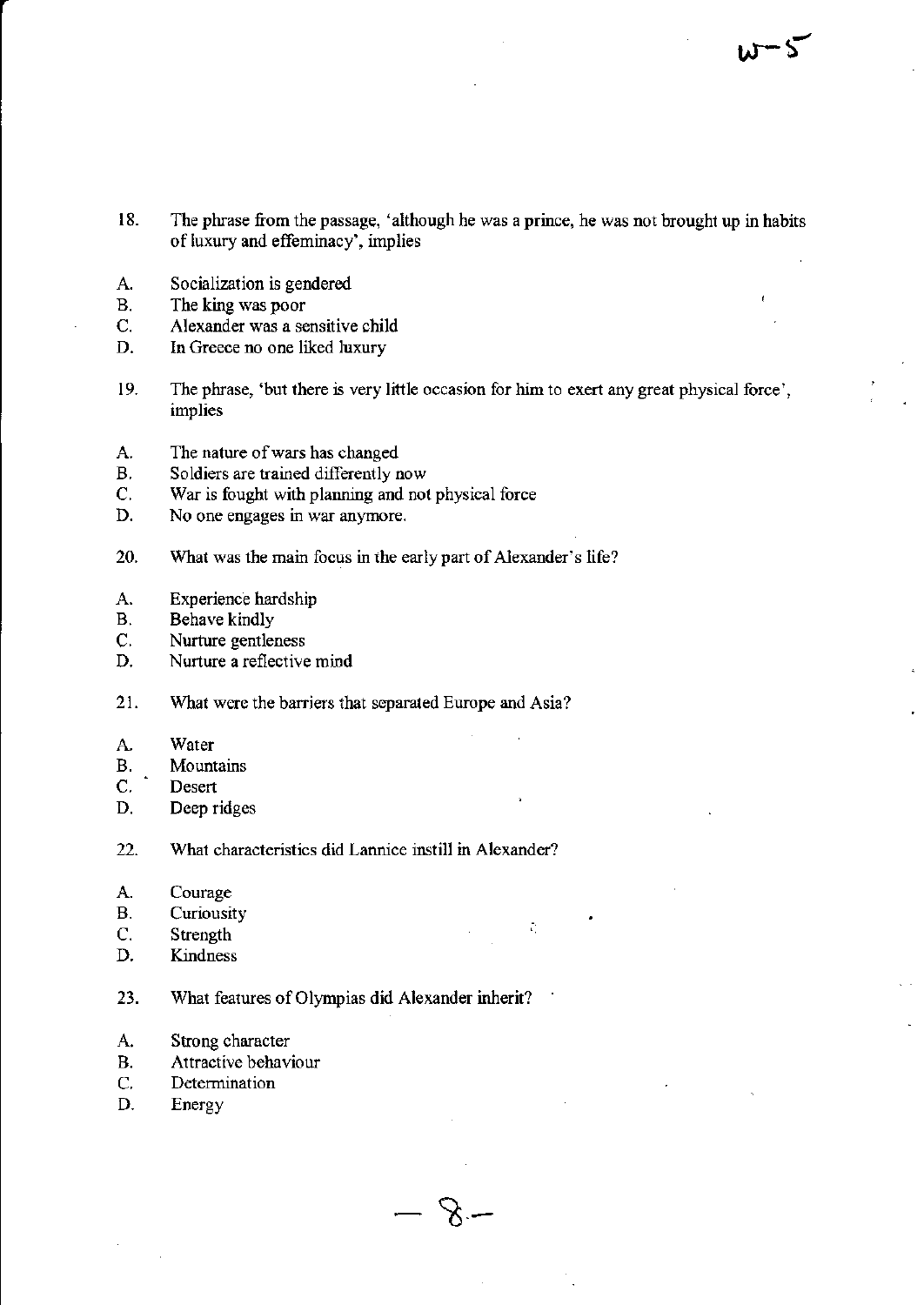What were the features that the Greeks and the Romans valued? 24.

- Magnificence in dressing А.
- Implicit obedience of their troops **B.**
- C. Wealth
- Finest workmanship D.

25. Who were the people who occupied the Asiatic side?

Greeks A.

Romans **B.** 

C. Persians

D. None of the above

#### **SECTION-B**

In a certain coding system if China is written as 3 8 9 14 1 then India will be written as 26.

- 811321 A. **B.** 914491 911351  $C_{\cdot}$
- 513791 D.
- 27. Arrange the following words in logical sequence
	- iv. Diagnosis v. Surgery i. Doctor ii. Illness iii. Recovery
- i, ii, ii, iv, v А.
- ii, i, iv, v, iii **B.**
- $C_{\cdot}$ ii, iv, v, i, iii
- i, ii, v, iv, iii D.

28.

- 01181309140901 A.
- **B.** 0102081101260901
- $C_{\cdot}$ 01191925180901
- D. 01181305140901
- 29. Pointing towards a man, Bijoy says, "that man is my mother's mother's only son's sister's husband." If it is known that Bijoy's mother had only one sibling then how is the man being pointed at related to Bijoy?

 $\mathcal{L}^{\mathcal{L}}_{\mathcal{L}^{\mathcal{L}}}$ 

- Uncle A.
- **Brother B.**
- C. Father
- D. Cousin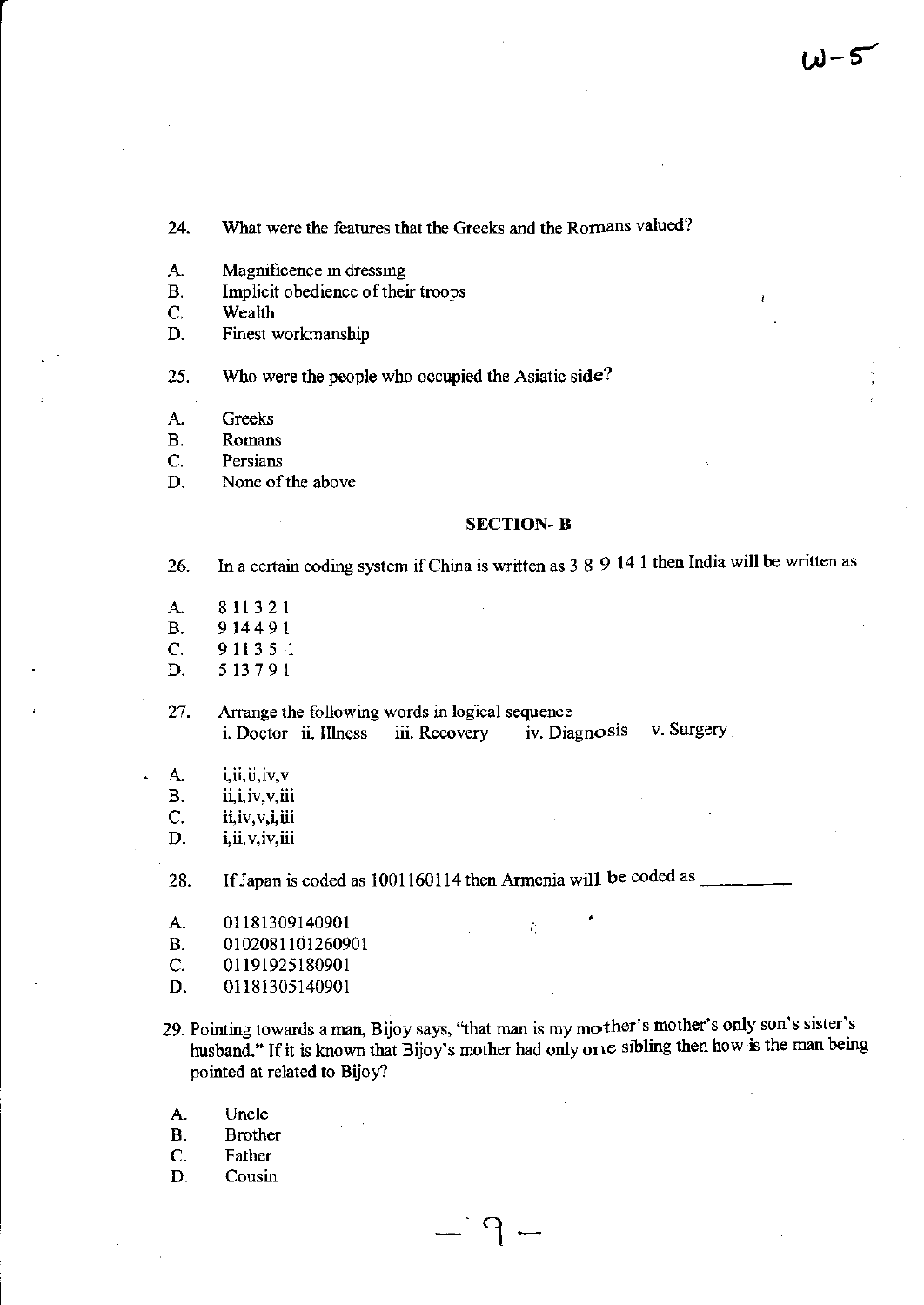30. Syeda starts walking from her office. She first walks l0 meters soulh. She then tums left and walks 60 meters. Then she turns right and walks 30metres after which she makes another right turn and walks a further 30 meters. In which direction and how many meters away is Syeda from her olfice.

- A. 40 meters south of her office<br>B. 50 meters south east of her of
- B. 50 meters south east of her office<br>C. 50 meters south west of her office
- C. 50 meters south west of her office<br>D. 40 meters east of her office
- 40 meters east of her office

 $31.$  Smoke: pollution: : war

- A. Victory
- 
- B. Peace<br>C. Treaty C. Treaty<br>D. Destrue
- Destruction

32. The Brahmaputa flows from nonh io south in Tibetao plateau and tums left in Arunachal Pradesh and goes in a quarter-circle round in the Assam plains and turns right in Bangladesh at a right angle beforc draining into the bayofBengal. In which direction is the Brahmaputra finally flowing?

- A. West
- 
- B. East<br>C. Nort C. North-west<br>D. South
- South

33. Some of the letters are missing in the series given below. Ab  $a$  b  $a$ -bba. Choose the correct alternatives from the options given:

- A. aaba
- B. baab<br>C. baba
- $C.$  baba  $\cdot$
- D. abab

34. Find the 13th position when the English alphabets are written in a reverse order from the rigbt.

 $\Gamma$  ()  $-$ 

-

- A.  $\overline{O}$
- M  $B.$
- $C$ . N
- $\mathbf{P}$ D.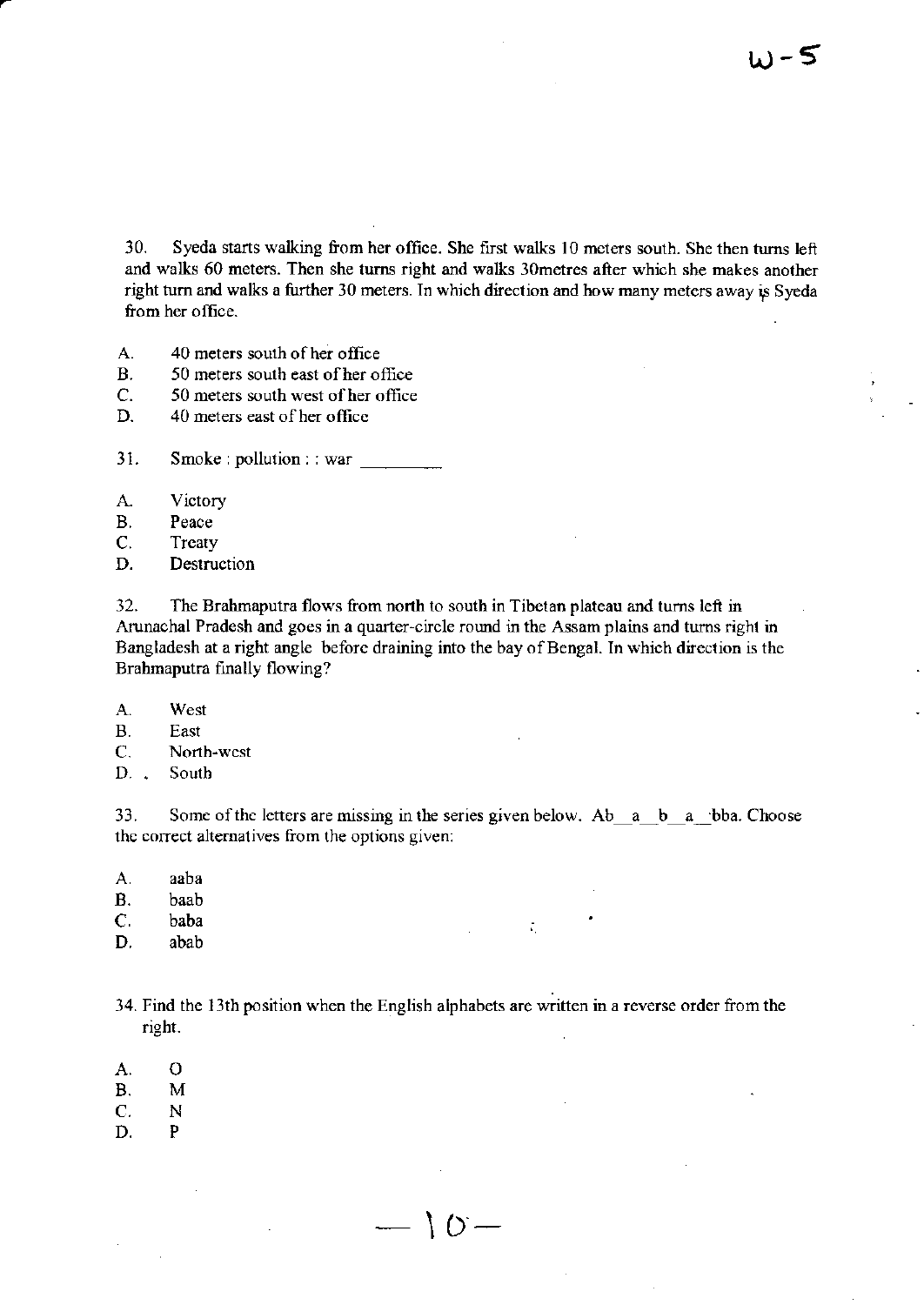- 35- Sonam is the sister ofTashi and Tashi is the brother ofTshering. Tshering is the husband of Doma. Bhaichung is the father of Tashi. How is Doma related to Bhaichung?
- A. Niece<br>B. Daugh

B. Daughter<br>C. Sister

C. Sister<br>D. Daugh

Daughter-in-law

- 36. Substitute the correct symbols in place of # in the following equation  $64#16#2#20#12$  from the options given:
- A.  $\div$  x =  $+$ **B.**  $\div$  -  $=$  # c.  $x-+1$ D.  $\div$  + = .

37. Seven people:  $a, b, c, d, e, f$  and g sitting in a row, facing the same direction. a is five places to the right of c.  $d$  is four places to the right of e.  $f$  is three places to the right of g. Identify the person sitting in the middle of the row from the options given:

Û,

- $A$ .  $\mathbf d$
- B.<br>C.  $\mathbf b$
- g
- D.  $\mathbf{f}$

38. If Mamallapuram is to Tamil Nadu, then Wuhan is to?

- A. Xinjiang
- B. Hubei
- c. Shanghai
- D. Tibet

39. Daisy is coded as FCJUA, then lotus is :

- A. **NOUWU**
- B. MNVWU
- C. NOQWV
- D. **QSWUV**

40. If Indians celebrate Christmas in winter, then Australians celebrate in

 $\sum_{i=1}^{n}$ 

- A. Spring
- B. Autumn
- C. Monsoon
- D. Summer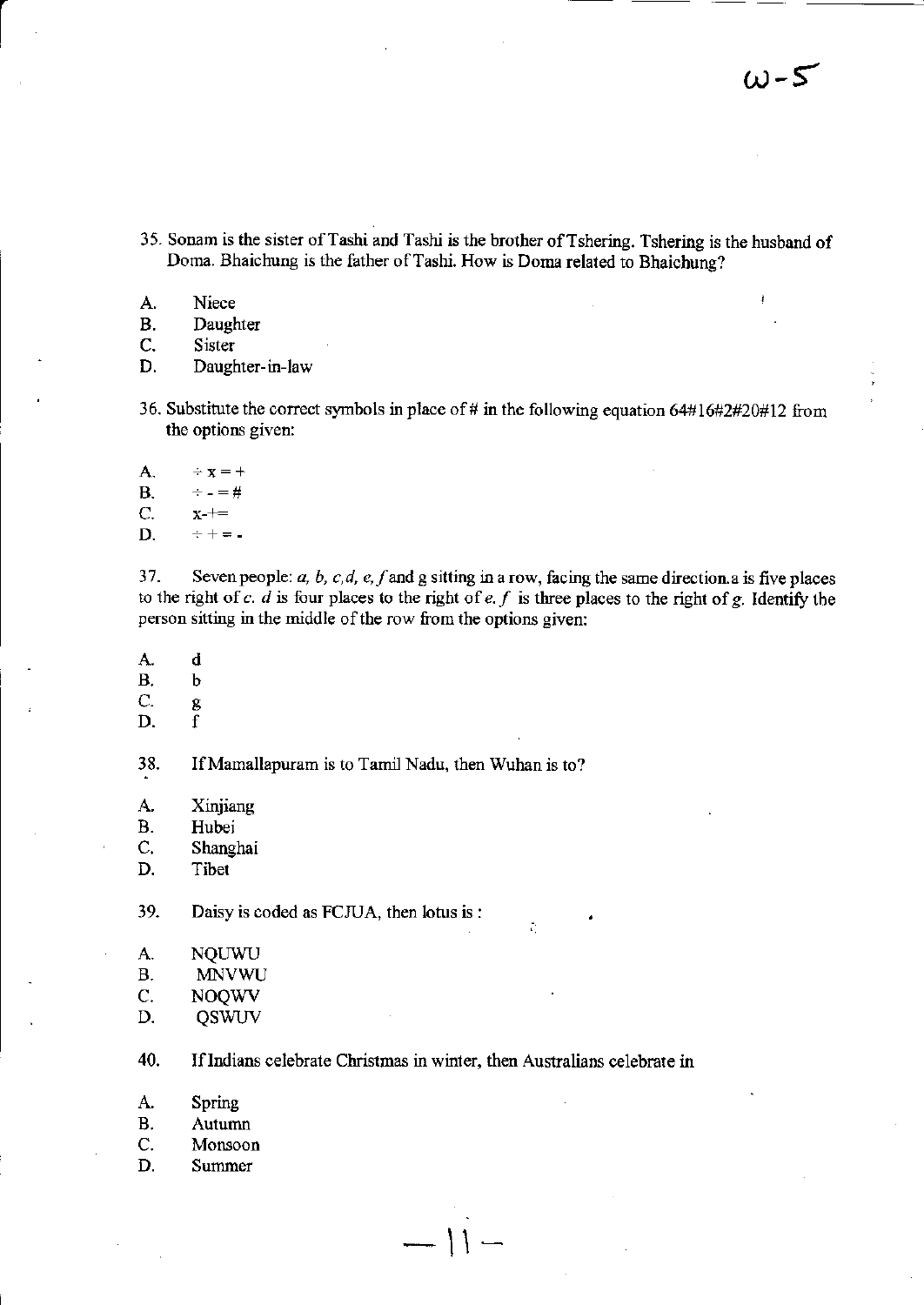41. When north-west becomes south-east, then south-west becomes what?

- A. North-west<br>B. South-west
- B. South-west<br>C. South-east
- C. South-east<br>D. North-east
- North-east

42. If mint is related to currency then set is related to bitcoin. Choose the correct option

- A. Datamine
- B. Diamond
- C. Platinum<br>D. Vault
- **Vault**
- 43. Fact 1: Balamma has four children

Fact 2: two of the children have blue eyes and two of the children have brown eyes. Fact 3: half of the children are girls.

If the first three statements are facts, which of the following statements must also be a fact? l: at least one girl has blue eyes.

II: two of the children are boys.

III: the boys have brown eyes

- A. I only<br>B. II only
- B. II only<br>C. II and l
- C. II and III only<br>D. I and III only
- I and III only

44. If  $5<sup>th</sup>$  February 2020 is a Wednesday then what will be the day on  $6<sup>th</sup>$  march 2021?

 $-|2-$ 

- A. Monday<br>B. Wednesd
- B. Wednesday<br>C. Friday
- C. Friday<br>D. Saturday
- D. Saturday and the same of the same of the same of the same of the same of the same of the same of the same of the same of the same of the same of the same of the same of the same of the same of the same of the same of th

45. Find the missing alphabet represented by? In the table given below

| п | В | в |
|---|---|---|
|   |   | э |
| ш |   |   |

- H A.
- B. K
- c. N
- D. T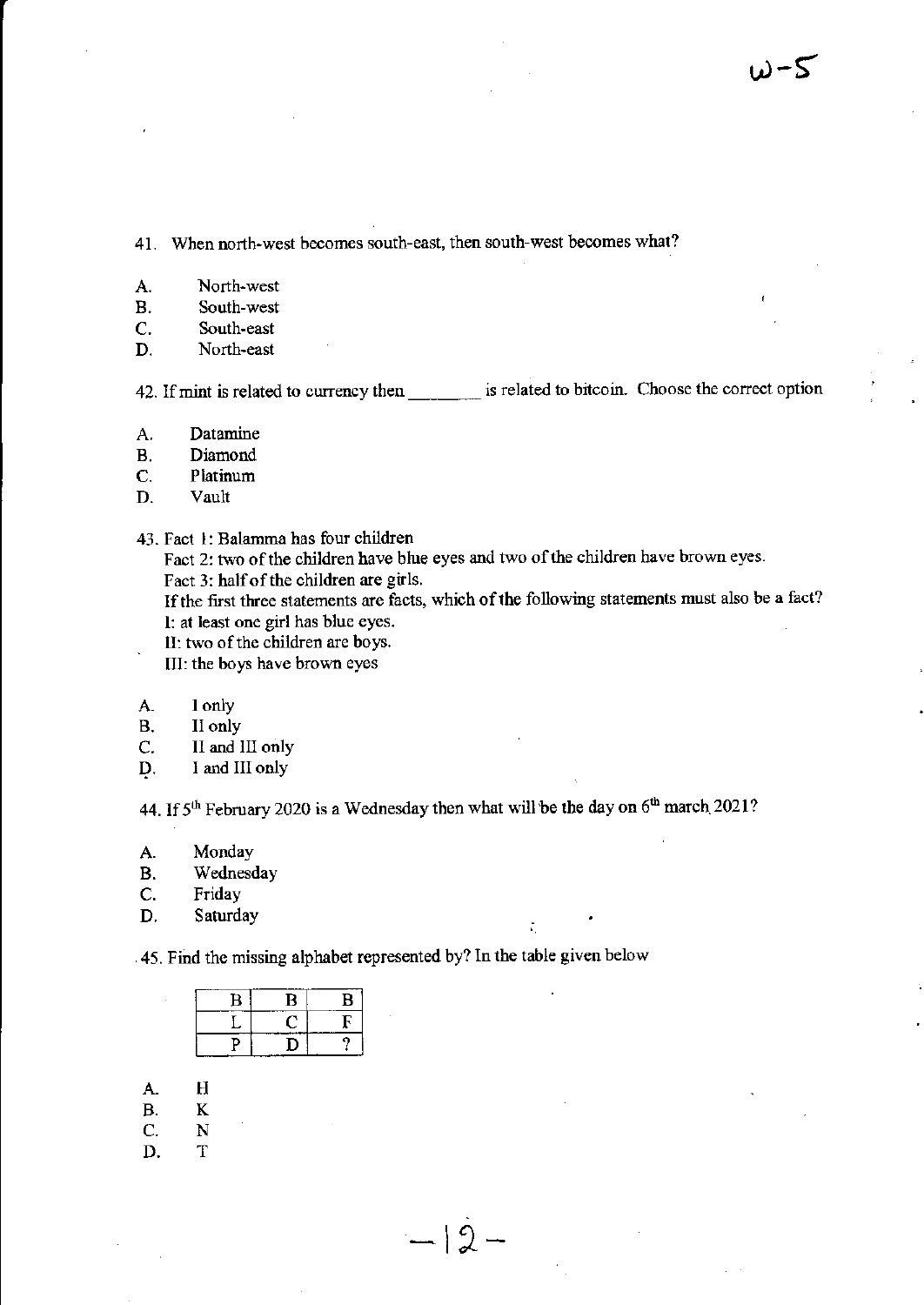46. How many squares arc there in the following diagram?



A. 16<br>B. 21

B. 21<br>C. 25

D. <sup>30</sup>

47. If herd : cattle then which of the following collectives is correctly matched

- Cang :Geese A.
- B. Tribe : Owls
- C.<br>D. Caravan : Penguins
- Pride: Lions
- 48. Unscramble the following set of letters to get the name of the capital of a state in India: ianhrc

÷,

- A. Jharkand<br>B. Uttarakha
- B. Uttarakhand<br>C. Chattisgarh
- C. Chattisgarh<br>D. Haryana

Haryana

49. Ifwe substitute gun for sword then car will be substituted by

- A. Cart<br>B. Palar
- B. Palanquin<br>C. Boat
- C. Boat<br>D. Rope
- Ropeway

50. The antonym of zenith is

- A. Tip<br>B. Clin
- B. Climax<br>C. Depth
- C. Depth<br>D. Nadir
- Nadir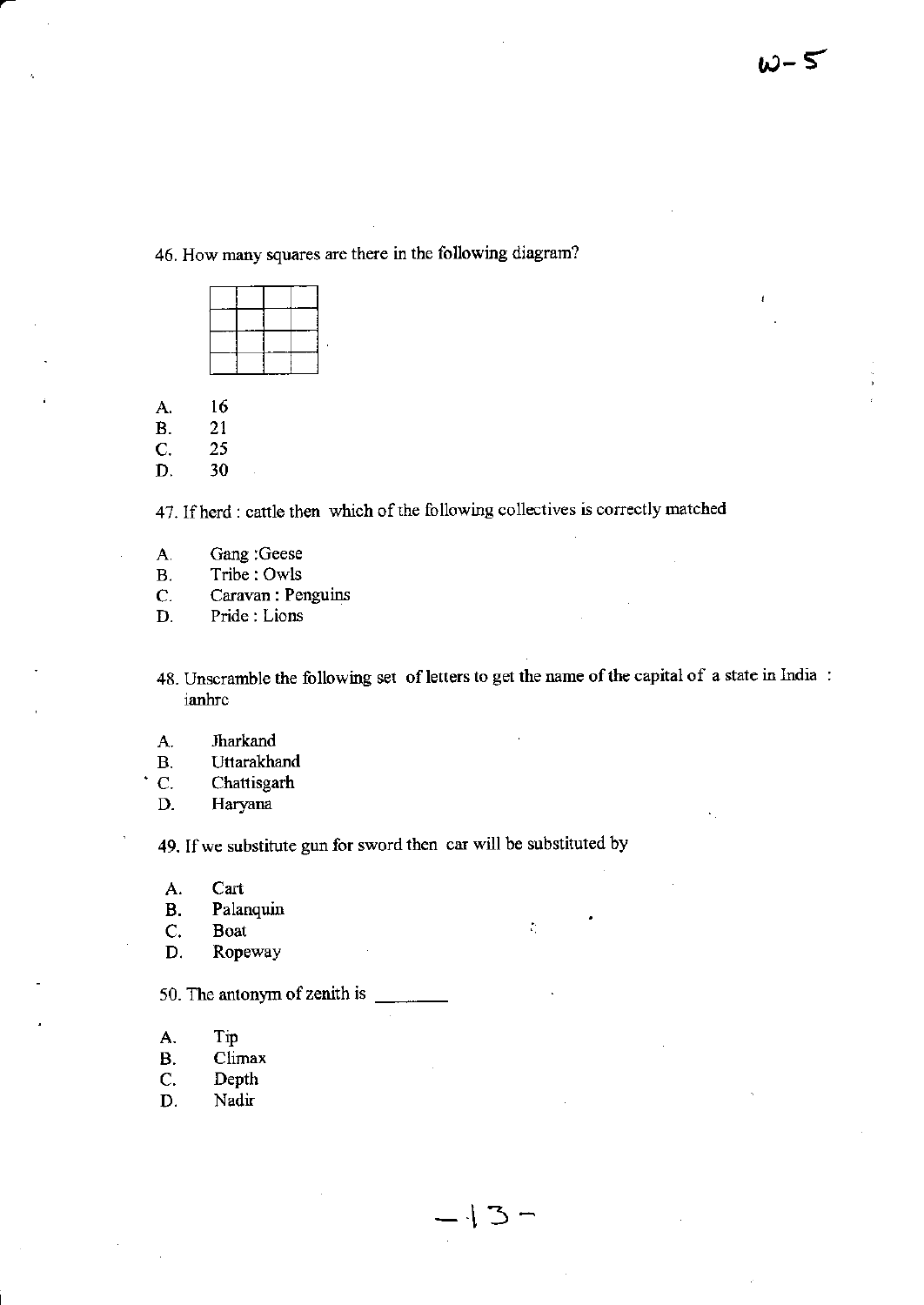### SECTION-C

51. The surface area of a cube is  $600 \text{ cm}^2$ . The length of its diagonal is

lo A.  $\overline{\sqrt{3}}$  cm 1a B.  $\sqrt{2}$  cm C.  $10 \sqrt{3}$  cm D. 10  $\sqrt{2}$  cm

52. How many solutions does the system of equations given below have?

 $3x - 2y = 6$  eqn (1); and  $y - 1.5 x = 3$  eqn (2)

- A. <sup>A</sup>unique solution
- .B. Two solutions
- C. Infinitely many solutions
- D. No solutions
- 53. The value of  $5^{1/4}$  x (125)<sup>0.25</sup> is
- $\sqrt{5}$  $A_{\cdot\cdot}$
- B.  $5\sqrt{5}$ <br>C.  $5$
- p.<br>C. 5<br>D. 25
- 

54. A 60 liter mixture of milk and water contains 10% water. How much water must be added to make water 20% in the mixture?

- A. 8 liters<br>B. 7.5 lite
- B. 7.5 liters<br>C. 7 liters
- C. 7 liters<br>D. 6.5 lites
- 6.5 liters

55. ln a flower bed, there are 23 mse plants in the fust row, 21 in the second, 19 in the third, and so on. There are 5 rose plants in the last row. How many rows are there in the flower bed?

 $- | l_{+}$ 

- 
- A. 20<br>B. 10
- B. 10<br>C. 30 C. 30<br>D. 15
- D. <sup>15</sup>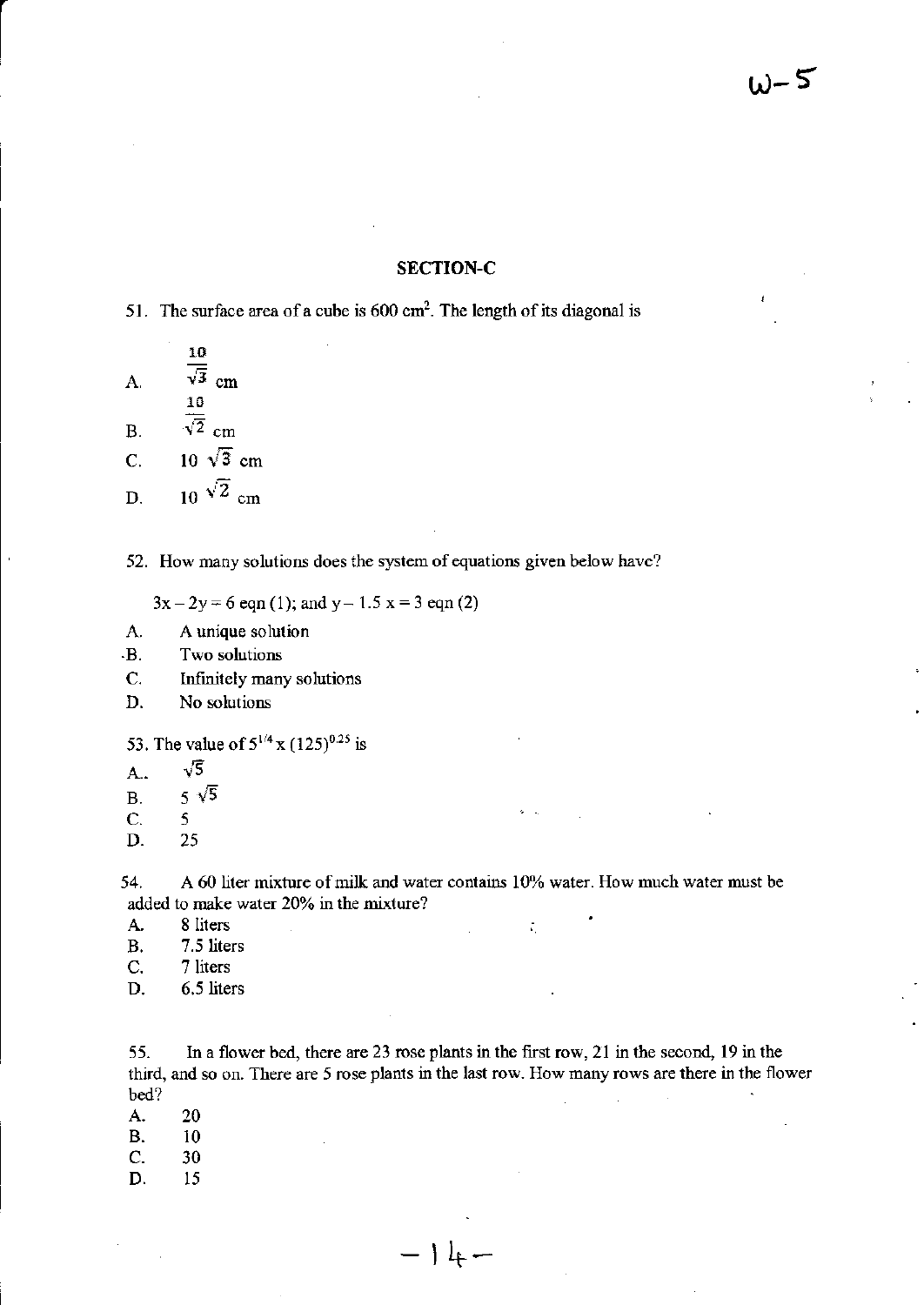56. Find the sum of the first 1000 positive integers?

A. 500500 B. 500100 C. 500000 D. 100500

57. Find the roots of the quadratic equation  $3x^2 - 2\sqrt{6}x + 2 = 0$ 



- 58. In what ratio does the point  $(-4, 6)$  divide the line segment joining the points a  $(-6, 10)$  and  $b(3, -8)$ ?
- A. 2:7  $B.3:5$  $C. 1: 4$

 $D. 5: 3$ 

- 59. The record of a weather station shows that out of the past 250 consecutive days, its weather forecasts were correct 175 times. What is the probability that on a given day it was correct?
- A. 0.7 B. 0.3  $C. 0.4$
- D. 0.25
- 60. Find the smallest number by which 9408 must be divided so that the quotient is a perfect square.

÷.

- A. 2
- **B.3**
- $C.4$
- $D.5$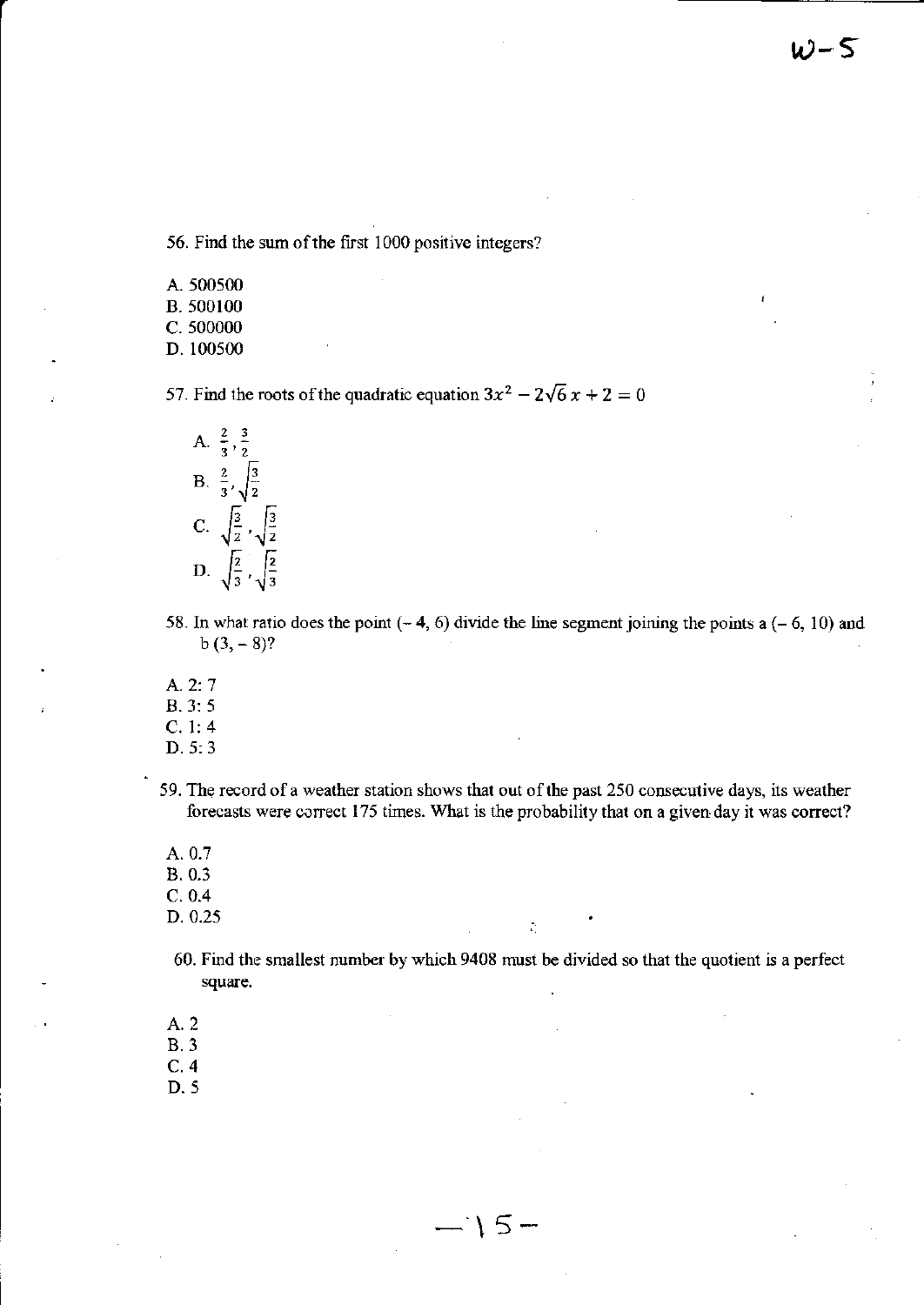61. Given cot  $\theta = 0.75$ , where  $\theta \le 90^0$ , then find the value of: cosec  $\theta$  - sin  $\theta = ?$ 

0.33 A.

**B.** 0.45

- 0.50  $C_{\cdot}$
- 0.65 D.

Find the area of a rhombus whose diagonals are of lengths 10 cm and 8.2 cm. 62.

 $41 \text{ cm}^2$ A.

 $82 \text{ cm}^2$ **B.** 

 $18.2 \text{ cm}^2$  $\mathsf{C}$ .

 $28.2 \text{ cm}^2$ D.

The area of a trapezium shaped field is  $480 \text{ m}^2$ , the distance between two parallel sides 63. is 15 m and one of the parallel side is 20 m. Find the other parallel side.

A. 20m

**B.** 24m

 $C.22m$ 

D. 44m

64. In a building there are 24 cylindrical pillars. The radius of each pillar is 28 cm and height is 4 m. Find the total cost of painting the curved surface area of all pillars at the rate of Rs. 8 per  $m<sup>2</sup>$ .

A. Rs. 1454.38 **B.** Rs. 1250.28 C. Rs. 1351.68 Rs. 1156.30 D.

An electric pole, 14 meters high, casts a shadow of 10 meters. Find the height of a tree 65. that casts a shadow of 15 metres under similar conditions.

A. 21 metres B. 20 metres

C. 24 metres

D. 30 metres

The scale of a map is given as 1:30000000. Two cities are 4 cm apart on the map. Find 66. the actual distance between them.

 $-16-$ 

A. 2100 kilometres

B. 1200 kilometres

C. 2400 kilometres

D. 3200 kilometres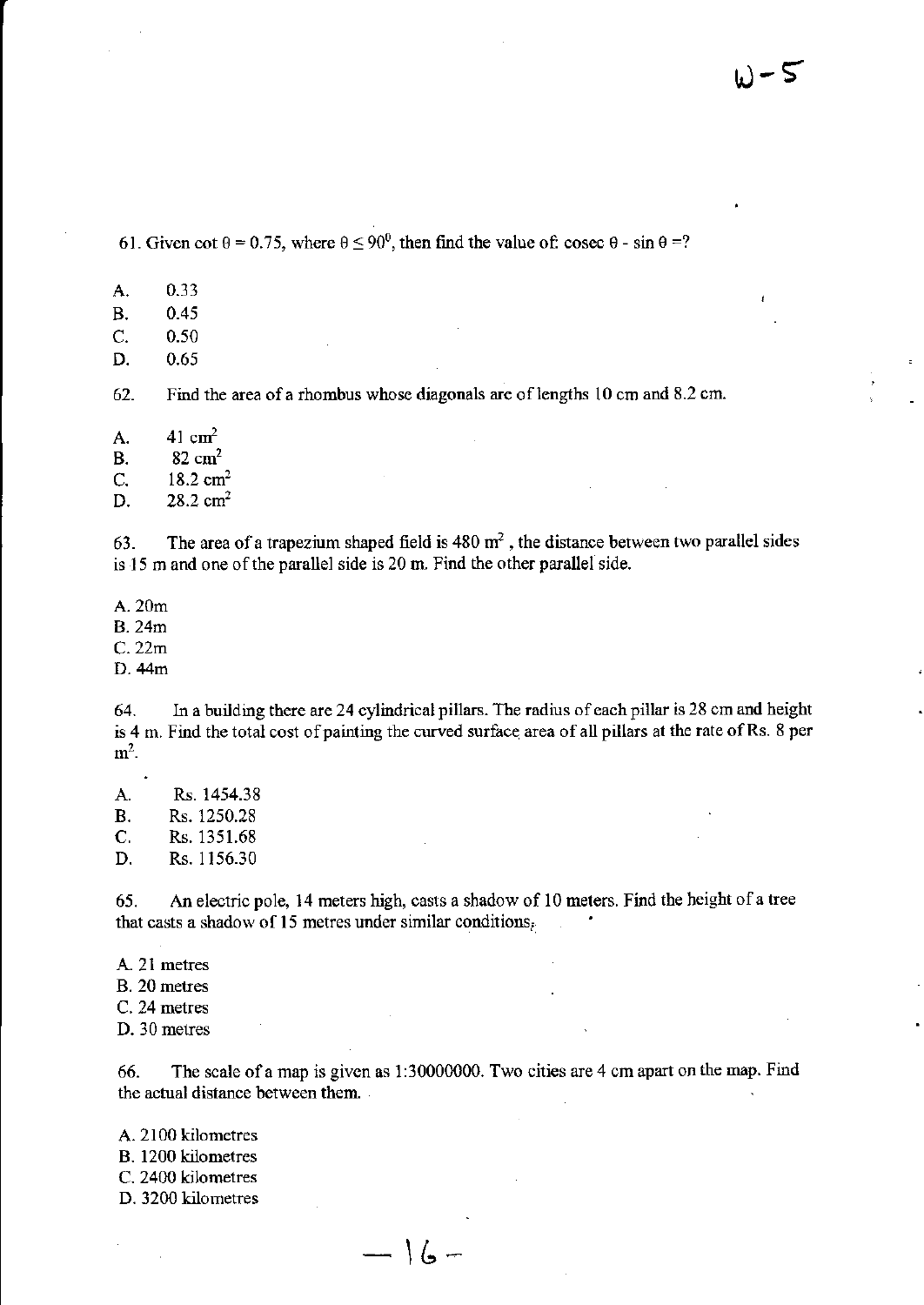l,-s

67. Factorize  $(X^6 \t 64)$ : A.  $(X^2-4) (X^2-2X+4) (X^2+2X+4)$ B.  $(X-2)^3 (X+2)^3$ C.  $(X^2 + 4) (X^2 - 2X + 4) (X^2 - 2X - 4)$ D.  $(X^2-4)$  (- $X^2+2X+4$ ) (- $X^2+2X-4$ )

68. The speed of a car is 90 km in the first hour and 60 km in the second hour. What is the average speed of the car?

A. 72 kmph<br>B. 75 kmph

B. 75 kmph<br>C. 30 kmph

C. 30 kmph<br>D. 80 kmph D. 80 kmph

69. A mango tree has 100 mangoes, 30 of these mangoes are ripe. Eia finds that 35 mangoes are within her reach. If 55 mangoes are neither within Eia's reach, nor are they ripe, then how many ripe mangoes are within Eia's reach?

A. <sup>10</sup>

B. 15<br>C. 20

C.  $20$ <br>D.  $30$ 

D. <sup>30</sup>

70. The area of a square and a rectangle are equal. If the side of the square is 40 cm and the breadth of the rectangle is  $25 \text{ cm}$ , find the length of the rectangle.

A. 64 cm. B. 54 cm.<br>C. 24 cm. 24 cm. D. 34 cm.

71. Sohan started a business with a capital of Rs. 80000. After 6 months Mohan joined as a partner by investing Rs. 65000. After one year they earned total profit Rs. 20000. What is share of Sohan in the profit?

 $-17 -$ 

| A. | Rs. 5222.2  |
|----|-------------|
| В. | Rs. 5777.7  |
| C. | Rs. 14222.2 |
| D. | Rs. 6777.7  |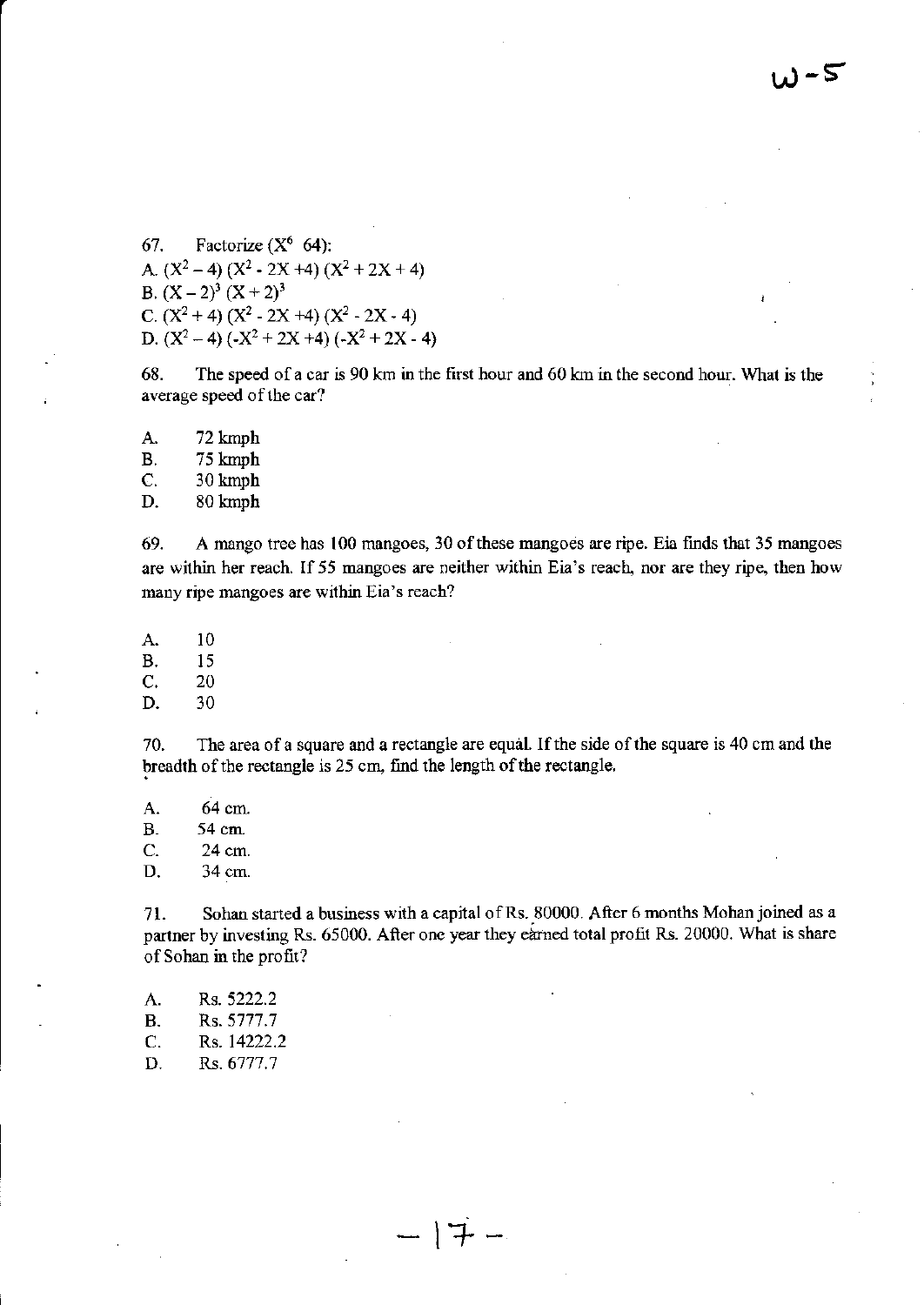12. A mothei is twice as old as her son. If20 years ago, the age ofthe mother was l0 times the age of the son, what is the present age of the mother?

- A. 38 years<br>B. 40 years
- B. 40 years<br>C. 43 years
- C. 43 years<br>D. 45 years
- 45 years

13. By selling a property for Rs. 45000 a percon incurs a loss of 1070. Find the selling price to gain the profit of 15 %?

- A. 55000<br>B. 60000
- B. 60000<br>C. 57500
- C. 57500<br>D. 58000
- 58000

74. The owner of the cell phone shop charges 23% more than the cost price. If a customer paid 7011 for a cell phone, find the cost price of the cell phone.

- A. <sup>5860</sup>
	- 8.5220
	- C. 5700
	- D.6750

15. The speed of a boat in still water is 5km/hr. If the speed of the boat against the stream is 3 km/hr, what is the speed of the stream?

- A. 1.5 km/hr<br>B. 2 km/hr
- B. <sup>2</sup> km/hr<br>C. 2.5 km/h
- $2.5$  km/hr
- D. I kn/h

# SECTION-D

 $-18-$ 

16. The term 'black death' refers to the outbreak ofwhich ofthe following epidemio in the medieval world?

- A. Smallpox<br>B. Cholera
- B. Cholera<br>C. Plague
- C. Plague<br>D. Chicker
- Chicken pox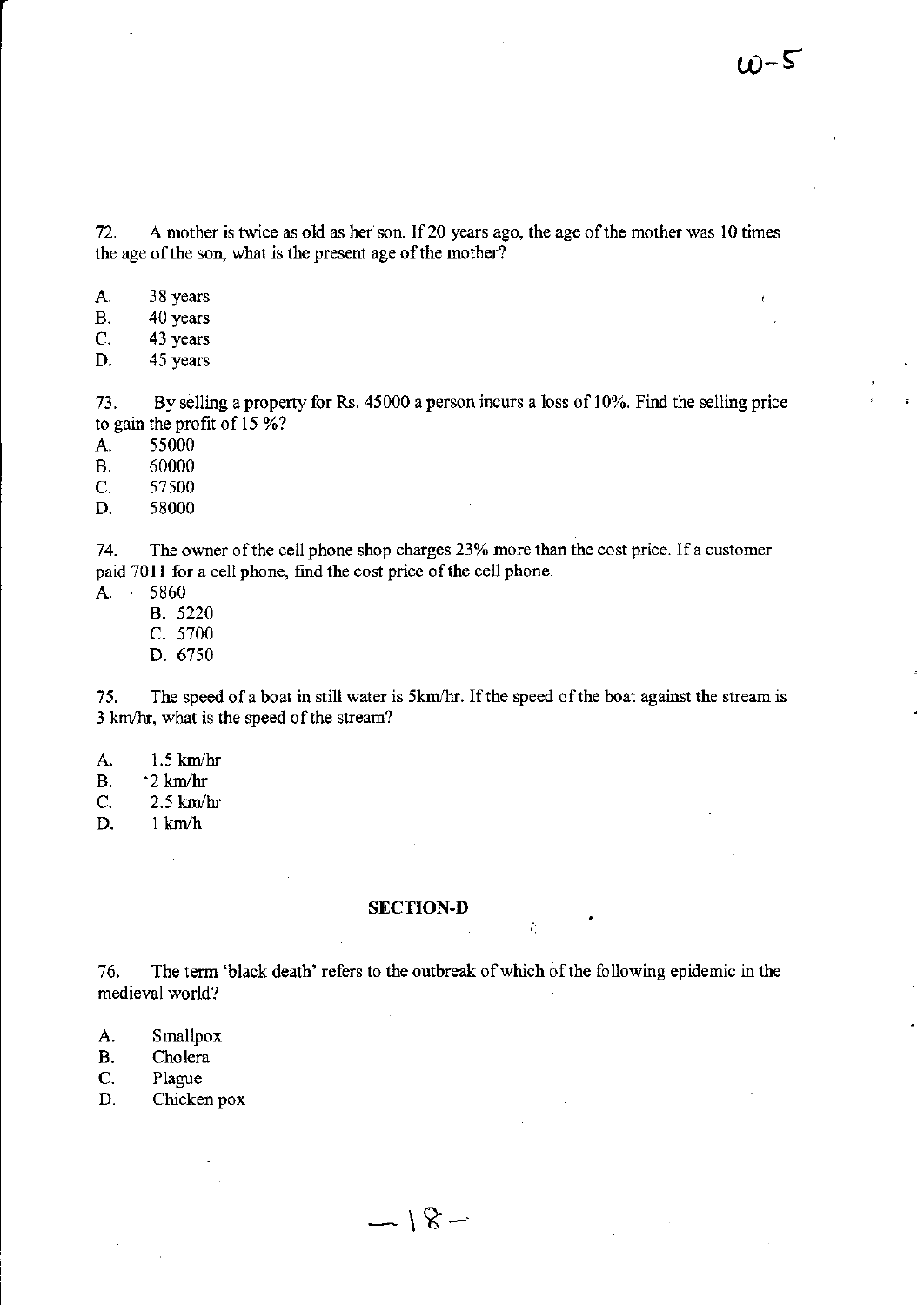$\omega$ -5

Amartya Sen Abhijit Banerjee Raghuram Rajan Sana'a is the capital of South Sudan Sangam literature was composed in which language? The correct chronological order of the following wars is \_\_\_\_\_\_\_\_\_\_ World War II Vietnam war

The 2019 Nobel prize in economics was awarded to

Iraq war III.

77.

A.

**B.** C.

D.

78.

А.

**B.**  $C.$ 

D.

79.

A. **B.** 

 $C_{\bullet}$ 

D.

80.

 $I<sub>r</sub>$ II. Abiy Ali

Somalia

Djibouti

Yemen

Sanskrit

Kannada

Prakrit Tamil

- IV. Afghan war
- $I, II, III, IV$ A.
- $I, II, IV, III$ **B.**
- C. II,I,IV,III
- $II, IV, III, I$ D.

Who among the following was called Frontier Gandhi? 81.

- A. Netaji Subhas Chandra Bose
- Ashfqullah khan **B.**
- Khan Abdul Ghaffar khan C.
- D. **Bhagat Singh**

The Golden Triangle and Golden Crescent are generally connected with which of the 82. following?

 $\beta$ 

 $\mathcal{A}_1$ 

- A. Religion
- B. Sports
- C. Drugs
- D. Weapons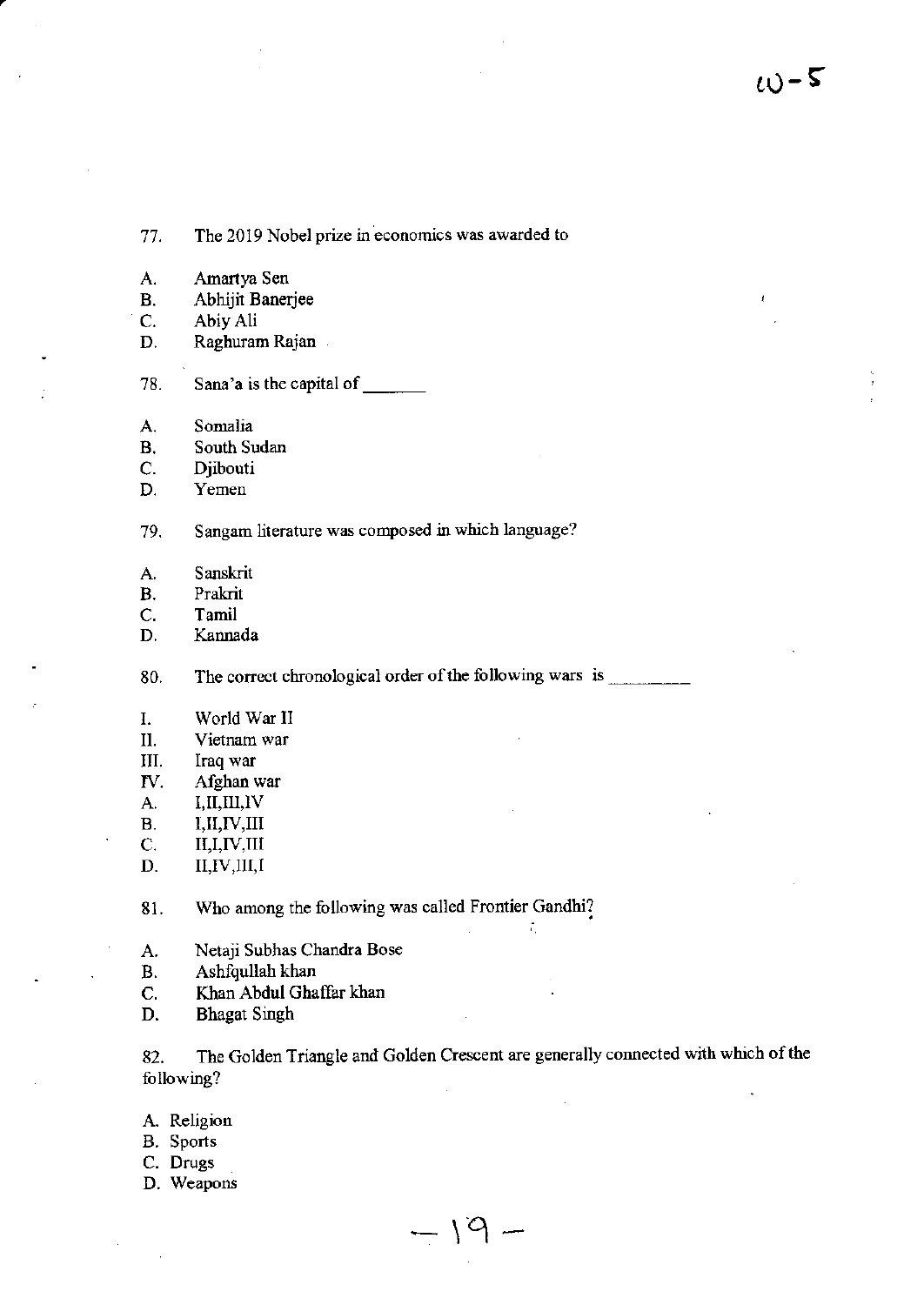83. Which of the following diseases is correctly matched with the countries that they were widespread recently

- $Ebola-Egypt$ A.
- **B.** Cholera-Iraq
- C. Zika virus- Brazil
- D. Polio - Rwanda

The term Northern Alliance that is often reported in the news refers to 84.

Alliance of the north Atlantic treaty organization members (NATO) А.

- Alliance of northern countries **B.**
- Alliance against the Taliban C.
- Alliance of northern states of India D.

85. The President of India is also known as:

- First citizen of India A.
- **B.** Father of the nation

 $\mathbf C$ . Head of the government

D. Supreme leader

86. The UN Security Council has permanent and non-permanent members. How many permanent members constitute the Security Council?

- $\overline{7}$  $\Delta$ .
	- **B.** 6
	- $\overline{C}$ . 10
	- D. 5

87. Right to property is legally interpreted as a

- A. Fundamental right
- Constitutional right **B.**
- C. Entitlement
- D. Claims by the state

88. Which one of these following states has had a woman as chief minister in independent India?

 $\tilde{V}_\mathrm{L}$ 

- A. Andhra Pradesh
- Himachal Pradesh **B.**
- $C_{\cdot}$ Gujarat
- D. Kerala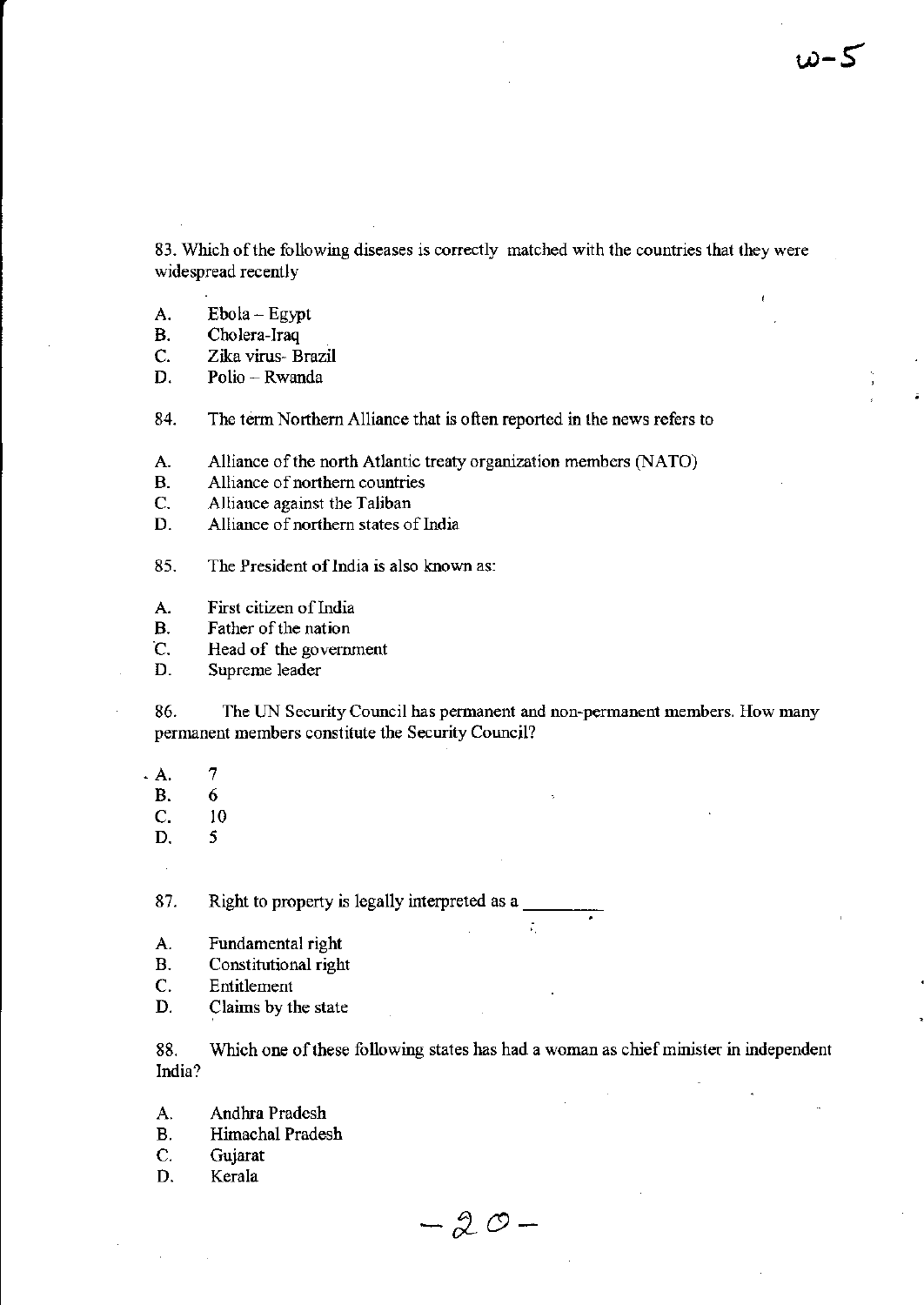89. Shashi Tharoor, a Lok Sabha legislator is the author of which of the following works:

A. A Chequered Brilliance: the Many Lives of V.K. Krishna Menon<br>B. Why I Am Not A Hindu

- B. Why I Am Not A Hindu<br>C. A Nehruvian Foreign Po
- C. A Nehruvian Foreign Policy Today<br>D. Why I Am a Hindu
- Why I Am a Hindu

90. The term Miyawaki is associated with which of the following?

- A. Traditional dance of japan<br>B. Korean traditional art
- B. Korean traditional art<br>C. Afforestation method
- C. Afforestation method<br>D. Traditional Laotian sil
- Traditional Laotian silk

91. Jallikattu is associated with which of the following sports

- A. Cockfight<br>B. Bull tamin
- B. Bull taming<br>C. Camel race
- C. Camel race<br>D. Elephant fig.
- Elephant fight

92. Which of the following is known as 'fools gold'

- A. Bauxite<br>B. Hematit
- B. Hematite<br>C. Kryptonit
- C. Kryptonite<br>D. Pyrite
- Pyrite

93. What is the body called which does not have any tendency to recover its original configuration, on the removal of deforming force?

- A. Perfectly plastic<br>B. Perfectly elastic
- B. Perfectly elastic<br>C. Perfectly ductile
- C. Perfectly ductile  $D$ . None of the above
- None of the above
- 94. What is rectifier used for?
- A. For converting alternating current into direct current
- B. For converting direct current into alternating current
- C. For increasing the power of signal<br>D. For decreasing the voltage
- For decreasing the voltage